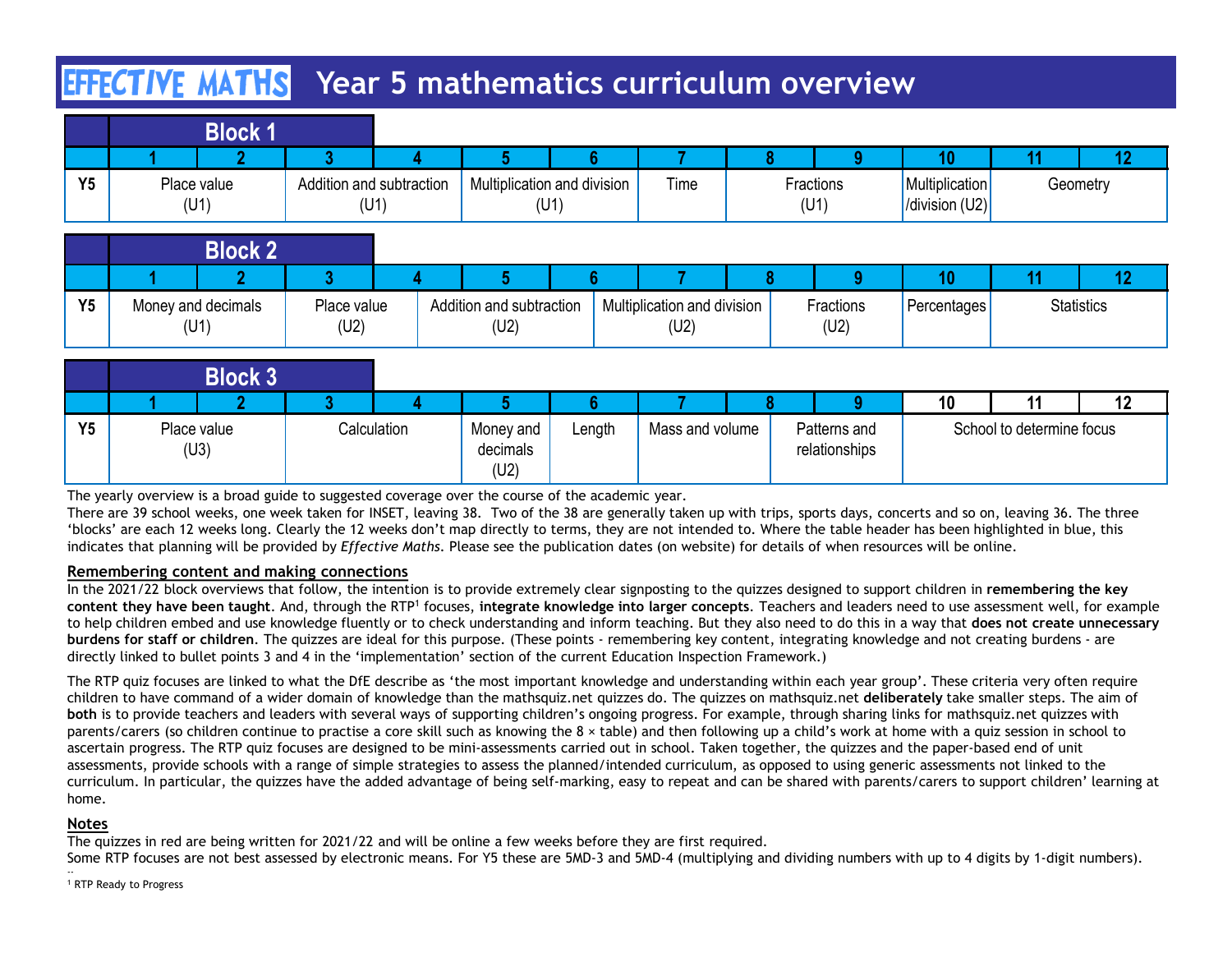## Year 5 mathematics curriculum

| <b>Block 1</b>                                                                                                                                                                                               |                                                                                                                                                                                                                               |                                                                                                                                                                                               |                                                                                                                                   |                                                                                                                                                                                                                                     |                                                                             |                                                                                                                                                                                                          |
|--------------------------------------------------------------------------------------------------------------------------------------------------------------------------------------------------------------|-------------------------------------------------------------------------------------------------------------------------------------------------------------------------------------------------------------------------------|-----------------------------------------------------------------------------------------------------------------------------------------------------------------------------------------------|-----------------------------------------------------------------------------------------------------------------------------------|-------------------------------------------------------------------------------------------------------------------------------------------------------------------------------------------------------------------------------------|-----------------------------------------------------------------------------|----------------------------------------------------------------------------------------------------------------------------------------------------------------------------------------------------------|
| Place value<br>(U1)                                                                                                                                                                                          | (U1)                                                                                                                                                                                                                          | Multiplication and division<br>(U1)                                                                                                                                                           | Time                                                                                                                              | Fractions<br>(U1)                                                                                                                                                                                                                   | Multiplication<br>/division (U2)                                            | 11<br>12<br>Geometry                                                                                                                                                                                     |
| [1] Reading/writing<br>numbers to 400,000 in<br>numerals<br>[2] Reading/writing<br>numbers to 400,000 in<br>words<br>[3] Counting in tens and<br>hundreds<br>[4] Counting in tens,<br>hundreds and thousands | numbers to 1 dp and<br><b>OMC</b><br>decimal numbers to 1 dp<br>and associated problem<br>[3] Mental calculation<br>Making next/previous ten;<br>near doubles ☆MQ<br>[4] Calculation strategies                               | $[1]$ 9 $\times$ table (revision)<br>multiplication<br>[3] Factors<br>[4] Understanding division<br>and recalling division facts<br><b>☆RTP 5NF-1←</b><br>[5] Division problems<br><b>¢MQ</b> | [1] Solving<br>problems<br>[2]<br>Converting<br>between<br>units of time<br><b>OMC</b><br>[3] Reading<br>timetables<br><b>DMC</b> | [1] Counting in thirds and<br>ninths<br>$[2]$ Find non-unit fractions<br><b>ERTP 5F-1</b><br>[2] Equivalent fractions<br>$\triangle$ RTP 5F-2                                                                                       | [1] Revision<br>factors and<br><b>OMC</b><br>[2]                            | [1] Angles<br>$[2]$ Angles<br>$[3]$ Angles<br>[4] Angles<br>[5] Quadrilaterals<br>[6] Angles in quadrilaterals<br><b>☆RTP 5G-1</b><br>[7] Drawing shapes                                                 |
| [5] Identifying and<br>representing numbers<br><b>OMC</b><br>[6] Comparing and ordering<br>numbers<br>[7] Rounding to nearest 10<br>and 100<br>[8] Rounding to nearest 10,<br>100, 1,000 and 10,000          | Left to right addition;<br>number line; partitioning<br>the minuend<br>[5] Estimation<br>than 4-digits (with<br>exchanging)<br>[7] Subtract numbers with<br>more than 4-digits (with<br>exchanging)<br>[8] Addition reasoning | [6] Multiplication<br>arithmagons<br>[7] Common factors and<br>common multiples<br><b>☆RTP 5MD-2←</b><br>[8] Prime numbers ☆MQ<br>[8] Square numbers                                          | [4] Solving<br>problems                                                                                                           | fractions [b]<br><b>EXMQ</b><br>$\vert$ Quiz linked to $\vert$ 3] - [4]:<br>Comparing fractions<br>[5] Improper fractions and<br>mixed numbers [a]<br>[6] Improper fractions and<br>mixed numbers [b]<br>[7] Recognising hundredths | Multiplying<br><b>XRTP</b><br>$5MD-1 \leftarrow$<br>[4]<br>digit<br>numbers | [8] Coordinates ☆MQ<br>[9] Coordinates - translation<br>and reflection                                                                                                                                   |
|                                                                                                                                                                                                              | $\boldsymbol{\mathcal{D}}$                                                                                                                                                                                                    | <b>EFFECTIVE MATHS</b><br>3.<br>Addition and subtraction<br>[2] Facts for 1 and 10 with<br>solving                                                                                            | 6<br>5<br>[1] Facts for 1 with decimal<br>associated problem solving [2] Reasoning about<br>[6] Add numbers with more             |                                                                                                                                                                                                                                     | Year 5 mathematics curriculum<br>9<br>of quantities<br>fractions [a]        | 10<br>of unit 1:<br>reasoning,<br>multiples<br>Multiplying<br>[3] Comparing and ordering by 10 and<br>100<br>[4] Comparing and ordering [3]<br>and dividing<br>by 10, 100<br>and 1,000<br>Multiplying 4- |

☼indicates a quiz linked to the content of the lesson/s. ☼RTP means it is a Ready to Progress quiz. Where a RTP quiz also has a backward arrow symbol, ←, this is to ☆MQ means the quiz is accessible via mathsquiz.net |indicate that the RTP focus also encompasses key content from earlier lessons: see RTP page on main website for details.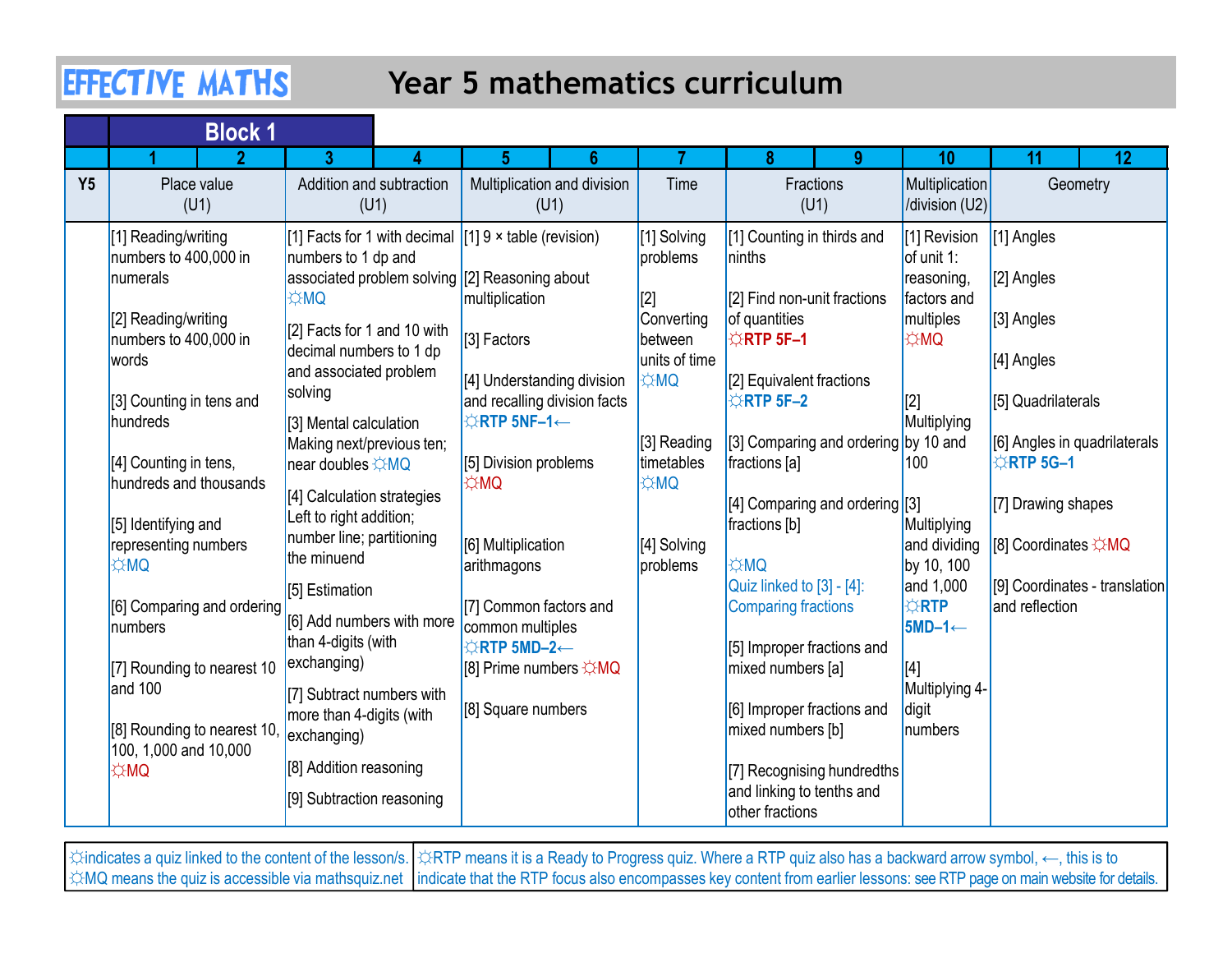## Year 5 mathematics curriculum

|           | <b>EFFECTIVE MATHS</b>                                                                           |                                                                           | <b>Year 5 mathematics curriculum</b>                                                                                                  |                                                                                                     |  |                                                                                  |                                                                         |                                                    |                           |
|-----------|--------------------------------------------------------------------------------------------------|---------------------------------------------------------------------------|---------------------------------------------------------------------------------------------------------------------------------------|-----------------------------------------------------------------------------------------------------|--|----------------------------------------------------------------------------------|-------------------------------------------------------------------------|----------------------------------------------------|---------------------------|
|           | <b>Block 2</b><br>$\mathbf{\Omega}$                                                              | 3                                                                         |                                                                                                                                       |                                                                                                     |  | <b>g</b>                                                                         | 10                                                                      | 11                                                 | 12                        |
| <b>Y5</b> | Money and decimals<br>(U1)                                                                       | Place value<br>(U2)                                                       | Addition and subtraction<br>(U2)                                                                                                      | Multiplication and division<br>(U2)                                                                 |  | Fractions<br>(U2)                                                                | Percentages                                                             |                                                    | <b>Statistics</b>         |
|           | [1] Tenths - revision<br>[2] Hundredths, halves and<br>quarters - revision<br><b>ORTP 5NPV-1</b> | [1] Reading and<br>writing numbers to<br>700,000                          | [1] Addition and subtraction [1] Square numbers<br>with decimal numbers to<br>two decimal places (facts<br>for one and related facts) | (revision) ☆MQ<br>[2] Revision of unit 2<br>$[3]$ 6 $\times$ table and related facts                |  | [1] Addition of<br>related fractions<br>[2] Addition of<br>related fractions     | Percentage<br>equivalents<br>$(1/2, 1/4$ and $[2]$ Interpreting sorting | [1] Sorting diagrams                               | (decision tree diagrams)  |
|           | [3] Rounding and<br>comparing - revision<br>[4] Decimal numbers as                               | [2] Counting in steps $\frac{1}{2}$ MQ<br>of 10 with numbers<br>> 400,000 | [2] Problems with decimal<br>numbers to two decimal                                                                                   | [4] Scaling multiplication and<br>division facts<br><b>☆RTP 5NF-2←</b>                              |  | quarters, eighths,<br>halves and<br>sixteenths)                                  | 3/4)<br>$[2]$ More<br>percentage<br>equivalents                         | diagrams and Venn<br>diagrams)                     | diagrams (tables, Carroll |
|           | fractions ☆RTP 5F-3<br>[5] Decimal equivalents of<br>thousandths                                 | [3] Counting in steps places<br>of 10 and 100 with                        | numbers > 400,000 [3] Adding lots of numbers                                                                                          | [5] Multiplying 2-digit<br>numbers by 2-digit numbers<br>(open arrays and grid                      |  | [3] Addition of<br>related fractions<br>(thirds, sixths and<br>twelfths; fifths, | $(10$ ths, 5ths<br>and 20ths)<br>¦☆MQ                                   | [3] Venn diagrams with<br>three sets<br><b>¢MQ</b> |                           |
|           | [6] Rounding decimals<br>[7] Comparing and ordering of 10, 100 and<br>to two decimal places      | 1,000 with numbers                                                        | [4] Counting in steps [[4] Methods for addition<br><b>¢MQ</b>                                                                         | method)<br>[6] Multiplying 2-digit<br>numbers by 2-digit numbers                                    |  | tenths and<br>twentieths)<br>[4] Subtraction of                                  | [3] Applying<br>knowledge of                                            | [4] Interpreting tables<br>[5] Line graphs $(a)$   |                           |
|           | <b>ARTP 5NPV-3</b><br>[8] Comparing and ordering [5] Reading scales<br>to three decimal places   | > 400,000                                                                 | [5] Methods for subtraction<br>[6] Solving problems                                                                                   | (grid method and expanded<br>column method) ☆MQ<br>$[7]$ Investigating the                          |  | related fractions<br>[5] Subtraction of<br>related fractions                     | fraction,<br>decimal and<br>percentage<br>equivalents                   | [6] Line graphs (b)                                |                           |
|           | ☆MQ Y5 quiz covers:<br>Decimal equivalents for tenths,<br>fifths, quarters, halves and           | with 2, 4, 5 or 10<br>lintervals<br><b>☆RTP 5NPV-4←</b>                   | [7] Solving problems                                                                                                                  | multiplication square (more<br>practice with multiplying 2-<br>digit numbers by 2-digit<br>numbers) |  | [6] Multiplying<br>fractions by whole<br>numbers                                 | [4] Word<br>problems<br>involving                                       | $[7]$ Line graphs (c)<br><b>☆MQ</b>                |                           |
|           | thousandths; rounding decimals;<br>comparing and ordering decimals                               | [6] Ordering and<br>comparing numbers<br>to 700,000                       |                                                                                                                                       | [8] Dividing numbers with up  <br>to 4 digits by 8                                                  |  | ĆMQ<br>Adding, subtracting<br>and multiplying                                    | converting<br>fractions to<br>percentages                               |                                                    |                           |
|           |                                                                                                  | [7] Negative<br>numbers ☆MQ                                               |                                                                                                                                       | [9] Dividing numbers with up<br>to 4 digits<br>[10] Cube numbers                                    |  | fractions                                                                        | [5] Finding<br>percentages<br>of quantities                             |                                                    |                           |

☼indicates a quiz linked to the content of the lesson/s. ☼RTP means it is a Ready to Progress quiz. Where a RTP quiz also has a backward arrow symbol, ←, this is to ☆MQ means the quiz is accessible via mathsquiz.net |indicate that the RTP focus also encompasses key content from earlier lessons: see RTP page on main website for details.